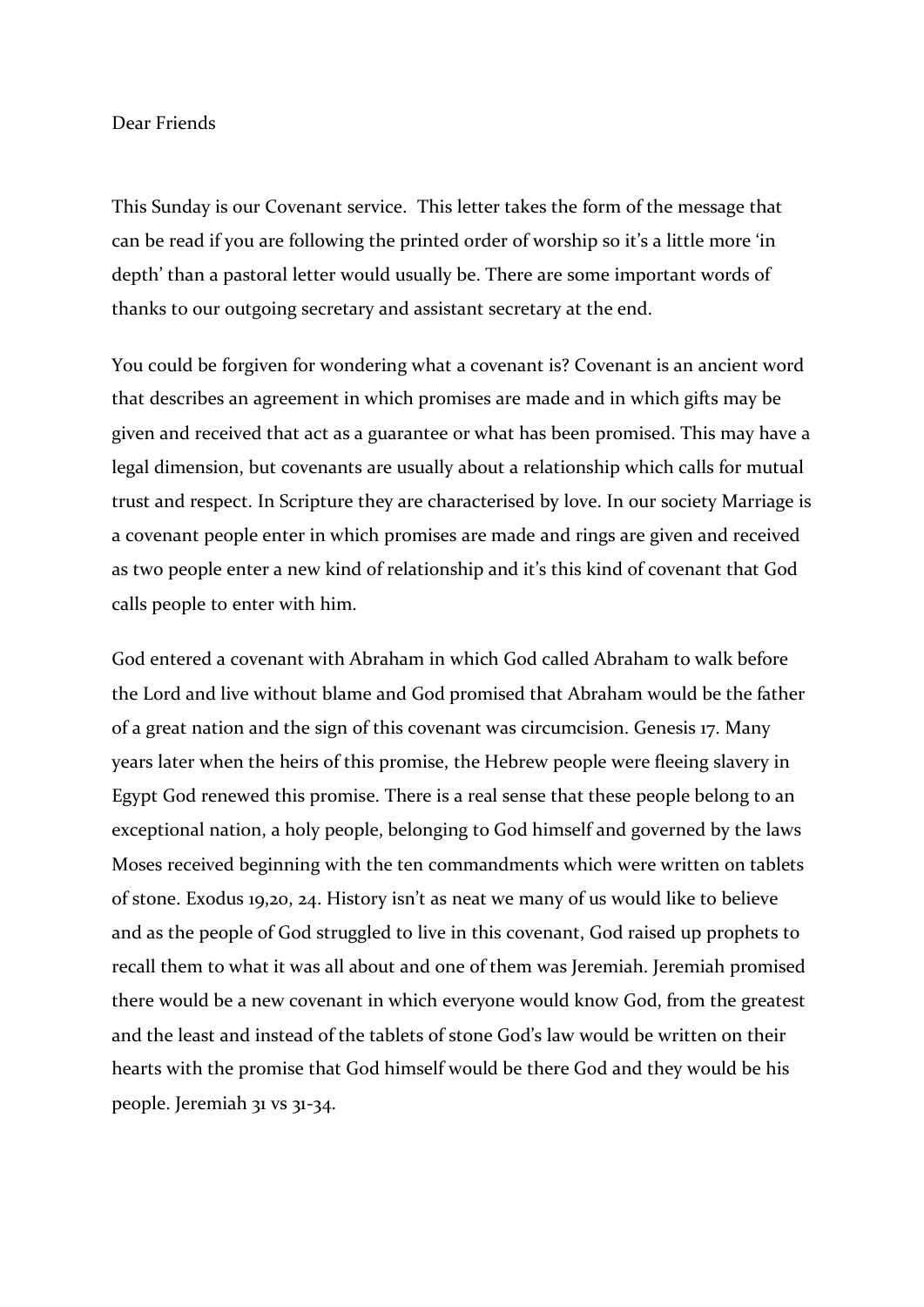The words of Jeremiah are fulfilled in Jesus Christ. Here at this table where Jesus spoke of this wine and said it's the blood of the new covenant we are invited to enter into the promises of God. In Jesus Christ God invites us to a new covenant that is more personal, a covenant that isn't governed by the law but forged by grace, an invitation born of love, not conditional on good behaviour but simply gifted to us, written in our hearts.

Covenant is costly, sealed in the blood of Jesus, sacrificial death shoulders our guilt, embraces our shame and dies that we may live again and that is why we renew this covenant at this table, remembering the cost of this love as we celebrate the grace he offers us. We enter this covenant by embracing his grace and Jesus offers signs of this covenant relationship, guarantees of what he has promised, baptism and communion. Much more could be said about baptism but when we are baptised, we are baptised as members of one body for the covenant is never just an individual thing but about people. Never just me and Jesus always you me and Jesus.

About four hundred years ago the early Baptist were seeking a new way of being biblical churches and they found what they were seeking in the biblical idea of covenant. These covenants usually contained a phrase like this, 'walking together and watching over one another'. As they formed new churches, they believed God was calling them to walk together and watch over one another because they knew that being a Christian was about more than believing the right things, it was about relationship, a new relationship with God through Jesus Christ and with one another as brothers and sisters.

Another way of expressing this sense that Christ is found wherever people gather in his name can be found in a contemporary song. 'The church is wherever God's people are praising, giving their thanks for his goodness today, the church is wherever disciples of Jesus remember his story and walk in his way.'

Some Baptist churches gave these covenants expression through writing them down but not all, but all were agreed that the Christian church is forged wherever men and women, adults and children come together confessing that Jesus is Lord. This means